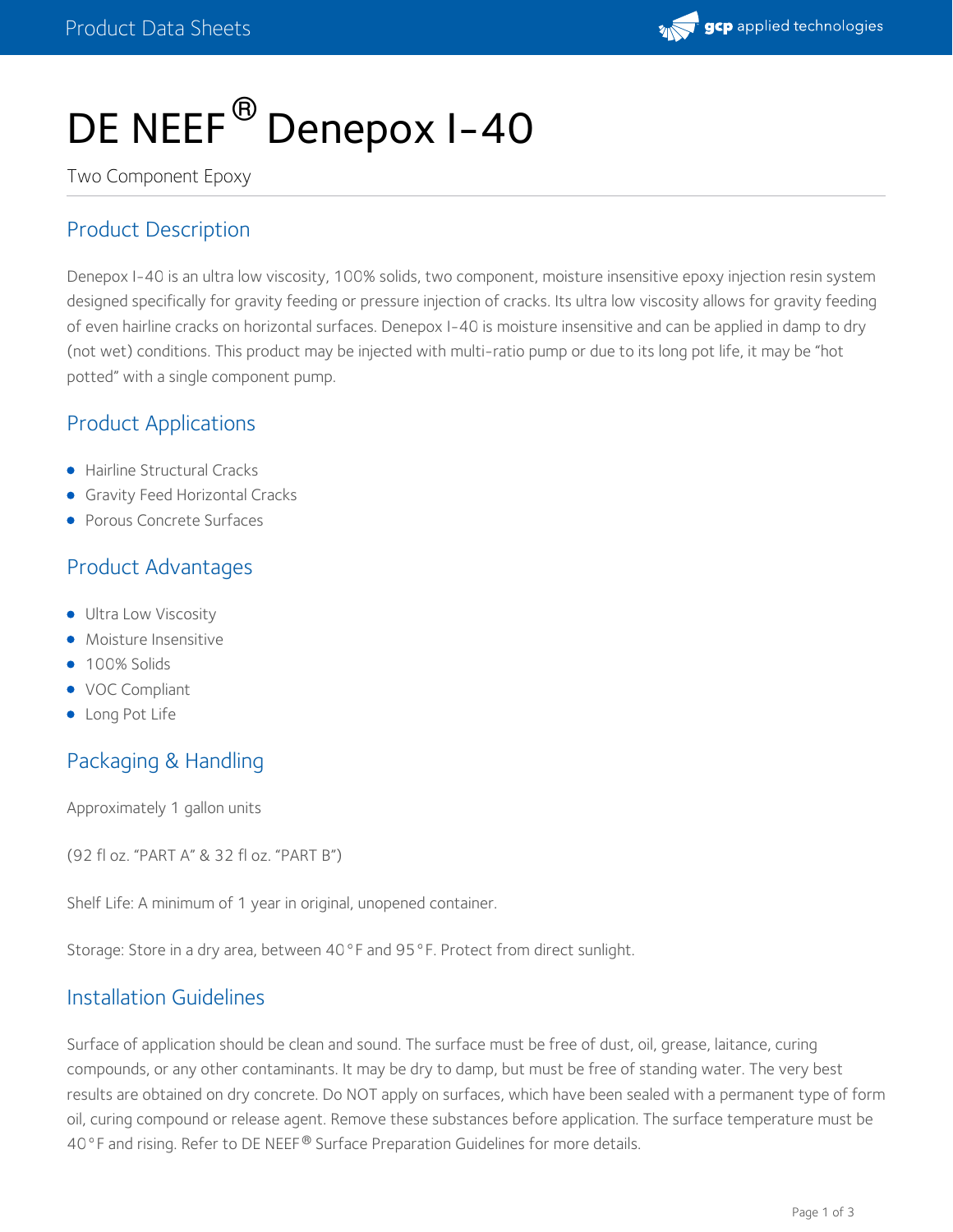

Mixing Procedure: Stir each component separately. Mix 2.85 parts A with 1 part B by volume into a clean mixing container. Mix the epoxy with a slow speed drill with a mixing paddle attachment. Carefully scrape the sides and bottom of the pail during mixing with a paint stirring stick. Blend for 3 minutes. Mix only the amount of materials that can be used within the pot life.

Please note: Large batches of epoxy will cure much faster than small batches. Mixed epoxy will cure much faster in hot weather than in cold weather.

Application: For gravity feeding: mix appropriate amount of epoxy, 2.85 parts A to 1 part B by volume and pour onto properly dammed or widened crack to keep epoxy from spreading. As an injection epoxy: Mix and metering equipment is recommended. Please contact DE NEEF® Construction Chemicals or your local representative for detailed instructions.

Clean-Up: Remove uncured Denepox I-40 from tools and equipment with a suitable solvent such as xylene or toluene immediately after use. Cured material may only be removed mechanically.

#### Properties

| <b>PROPERTY</b>                                | <b>PART A</b>        | <b>PART B</b>       |
|------------------------------------------------|----------------------|---------------------|
| Solids                                         | 100%                 | 100%                |
| Color                                          | Clear                | Amber               |
| Shelf Life                                     | 1 year               | 1 year              |
| Mix Ratio                                      | 2.85:1 (A:B) Volume  | 2.85:1 (A:B) Volume |
|                                                | 3.33:1 (A:B) Weight  | 3.33:1 (A:B) Weight |
|                                                |                      |                     |
| <b>PROPERTY</b>                                | <b>MIXED A AND B</b> | <b>TEST</b>         |
| Viscosity                                      | 85 cps               | Brookfield          |
| Pot Life 77°F                                  | 80 min.              | N/A                 |
| Tensile Strength                               | 9,000 psi            | $D-638$             |
| Flexural Strength                              | 14,400 psi           | $D-790$             |
| Compressive Strength                           | 12,000 psi           | $D-695$             |
| Bond Strength (Dry Concrete)                   | 870 psi              | $C - 321$           |
| Bond Strength (Wet Concrete)                   | 520 psi              | $C - 321$           |
| Elongation                                     | $9%$                 | D-638               |
| *Slant Shear Dry Concrete                      | 1985 psi             | $C-882$             |
| *Slant Shear Water Saturated                   | 1110 psi             | $C-882$             |
| *Splitting Tensile Strength Air Dried Concrete | 923 psi              | $C - 496$           |
| *Splitting Tensile Strength Water Saturated    | 703 psi              | C-496 (modified)    |
| Concrete                                       |                      |                     |